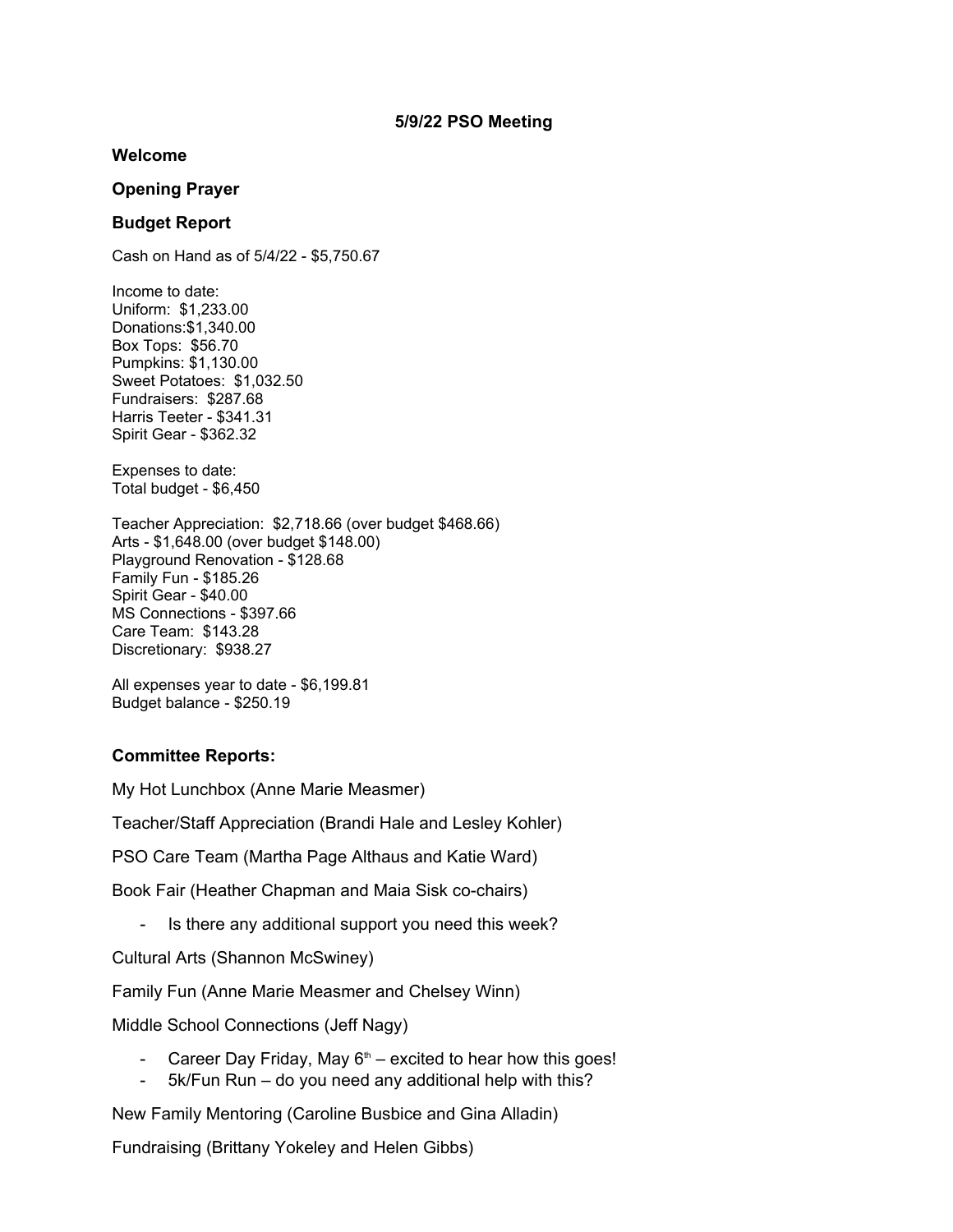Spirit Gear (Kim Sams)

# **Additional Business?**

Field Day/End of Year Celebration June 2<sup>nd</sup> (Helen Gibbs):

5k/Fun Run will kick off our field day

Wet activities, Dry activities, Carnival activities (including an inflatable)

Face Painting

Temporary Tattoos

JK-8th grade all invited

Hot Dog Lunch

Jam Ice Cream truck there to serve soft serve or shave ice and will play a music playlist of our choosing

Funding is a collaboration between the PSO and the school

**Action Items:**

**We really need recommendations for parents who would enjoy being more involved in PSO planning and leadership! If you don't see your name on this list, but would like to fill one of the open positions, please reach out!** 

**Here's what we have:**

**OFFICERS**

**President: Open**

**Vice President: Open**

**Treasurer: Deb Mahan**

**Secretary: Open**

**Member At Large: Helen Gibbs**

**Administrative Liaison: Rosie Creasy**

**COMMITTEES:**

**Hot Lunch: Anne Marie Measmer**

**Cultural Arts: Open**

**Family Fun: Open**

**Teacher/Staff Appreciation: Lesley Kohler/Jody Trainor**

**Family Care (This is the Care Team/New Family Team reimagined for post-covid – so a focus on serving the community, welcoming new families): Open**

**Middle School Connections: Jeff Nagy**